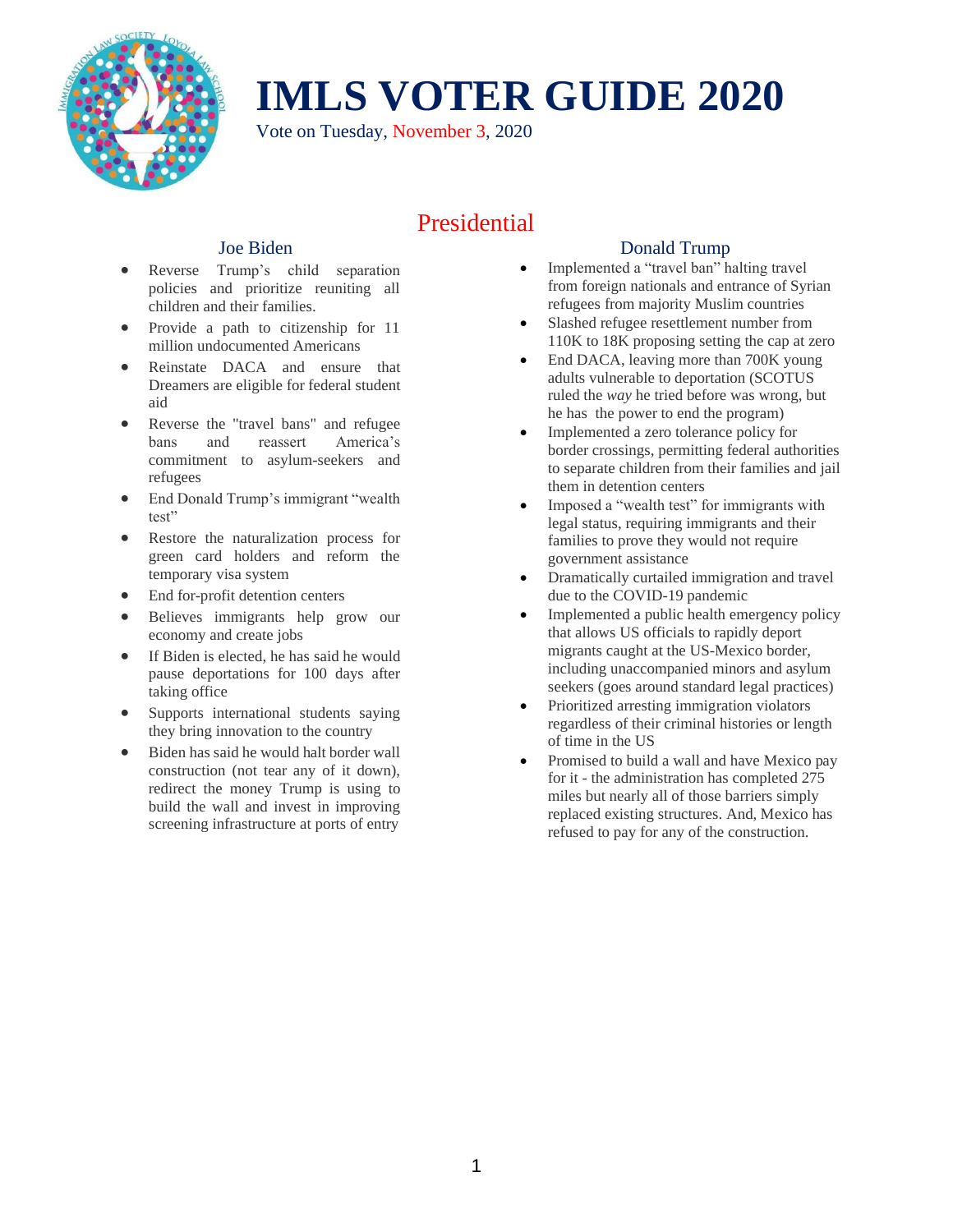

Vote on Tuesday, November 3, 2020

### U.S. House of Representatives Find your representative [here](https://www.house.gov/representatives/find-your-representative)

| 23rd District | Kevin McCarthy (R)<br><b>Favors Restrictive Immigration Policies</b>                                                                                                                                                                                                                        |
|---------------|---------------------------------------------------------------------------------------------------------------------------------------------------------------------------------------------------------------------------------------------------------------------------------------------|
| 25th District | Mike Garcia (R)<br><b>Favors Restrictive Immigration Policies</b>                                                                                                                                                                                                                           |
| 26th District | Julia Brownley (D):<br><b>Favors Immigration Reform</b>                                                                                                                                                                                                                                     |
| 27th District | Judy Chu (D)<br>Favors Immigration Reform. Introduced NO<br>BAN Act, a bill that would repeal all three<br>versions of Trump's Muslim Ban and out an<br>immediate end to family separation                                                                                                  |
| 28th District | Adam Schiff (D)<br><b>Favors Immigration Reform</b>                                                                                                                                                                                                                                         |
| 29th District | Tony Cardenas (D)<br>Favors Immigration Reform. Co-sponsored<br>H.R.4646/S.2540 (provides appointment of<br>counsel at government expense for children in<br>removal proceedings) and the Fairness for High-<br>Skilled Immigrants Act (increases high-skill and<br>family-based visa caps) |
| 30th District | Brad Sherman (D)<br><b>Favors Immigration Reform</b>                                                                                                                                                                                                                                        |
| 32nd District | Grace Napolitano (D)<br><b>Favors Immigration Reform</b>                                                                                                                                                                                                                                    |

[Kim Mangone \(D\)](https://mangoneforcongress.com/issues/) Favors Immigration Reform/focus on Dreamers

[Christy Smith \(D\)](https://www.christyforcongress.org/priorities) Favors Immigration Reform

[Ronda Kennedy \(R\)](https://rondakennedy.com/issues/) Favors some Immigration Reform

[Johnny Nalbandian \(R\)](https://justfacts.votesmart.org/candidate/political-courage-test/179360/johnny-nalbandian) Favors Restrictive Immigration Policies

[Eric Early \(R\)](https://justfacts.votesmart.org/candidate/political-courage-test/179471/eric-early) Favors Restrictive Immigration Policies

[Angelica Dueñas \(D\)](https://www.angelica4congress.com/humane-immigration-reform) Favors Immigration Reform; wants to push for legislation to provide legal status for ALL immigrants

[Mark Reed \(R\)](http://www.markreedforcongress.com/policy/) Favors Restrictive Immigration Policies

[Joshua Scott \(R\)](https://votejoshuascott.org/issues) Favors Restrictive Immigration Policies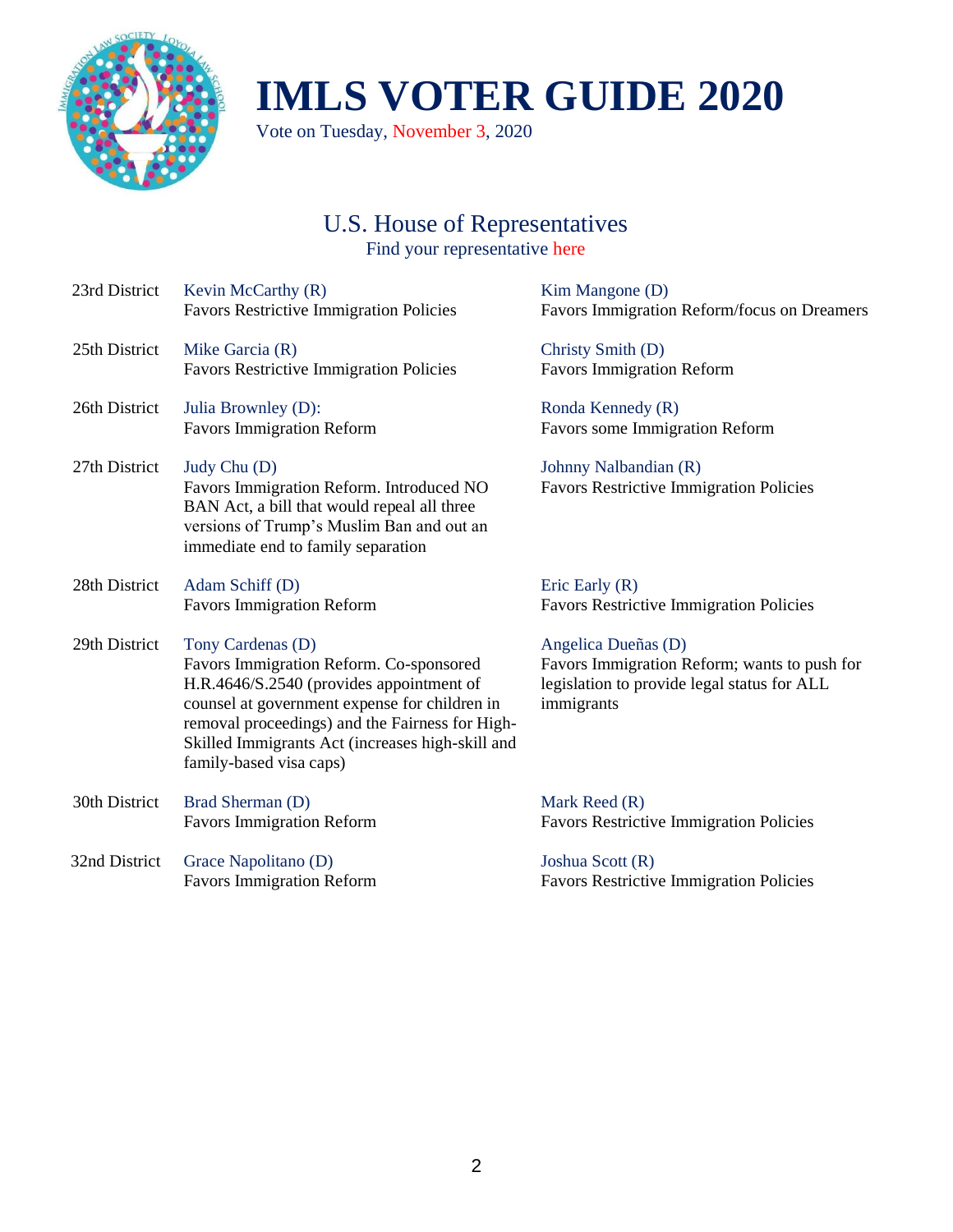

Vote on Tuesday, November 3, 2020

# U.S. House of Representatives (cont'd)

| Ted Lieu (D)                                                  | James Bradley (R)                                                                                                                                                                                                            |
|---------------------------------------------------------------|------------------------------------------------------------------------------------------------------------------------------------------------------------------------------------------------------------------------------|
| <b>Favors Immigration Reform</b>                              | <b>Favors Restrictive Immigration Policies</b>                                                                                                                                                                               |
| Jimmy Gomez (D)<br><b>Favors Immigration Reform</b>           | David Kim (D)<br>Favors Immigration Reform, born from Korean<br>immigrants and former immigration attorney                                                                                                                   |
| Norma Torres (D)<br><b>Favors Immigration Reform</b>          | Mike Cargile $(R)$<br>Favors Restrictive Immigration Policies, e.g.<br>building the Trump wall but, upon its<br>competition, will allow undocumented<br>immigrants within the U.S. to file for citizenship<br>within 3 years |
| Karen Bass (D)                                                | Errol Webber (R)                                                                                                                                                                                                             |
| <b>Favors Immigration Reform</b>                              | <b>Favors Restrictive Immigration Policies</b>                                                                                                                                                                               |
| Linda Sanchez (D)                                             | Michael Tolar (R)                                                                                                                                                                                                            |
| <b>Favors Immigration Reform</b>                              | <b>Favors Immigration Reform</b>                                                                                                                                                                                             |
| Gil Cisneros (D)                                              | Young Kim (R)                                                                                                                                                                                                                |
| <b>Favors Immigration Reform</b>                              | <b>Favors Immigration Reform</b>                                                                                                                                                                                             |
| Lucille Roybal-Allard (D)<br><b>Favors Immigration Reform</b> | Antonio Delgado (R)<br>Favors Immigration Reform; is an immigrant and<br>former immigration attorney                                                                                                                         |
| Maxine Waters (D)                                             | Joe Collins (R)                                                                                                                                                                                                              |
| Favors Immigration Reform; end family                         | Formal immigration stance is unclear, but posted                                                                                                                                                                             |
| separation                                                    | this tweet                                                                                                                                                                                                                   |
| Nanette Barragan (D)                                          | Analilia Joya (D)                                                                                                                                                                                                            |
| <b>Favors Immigration Reform</b>                              | Immigration stance unclear                                                                                                                                                                                                   |
| Alan Lowenthal (D)                                            | John Briscoe (R)                                                                                                                                                                                                             |
| <b>Favors Immigration Reform</b>                              | Focuses on securing US borders                                                                                                                                                                                               |
|                                                               |                                                                                                                                                                                                                              |